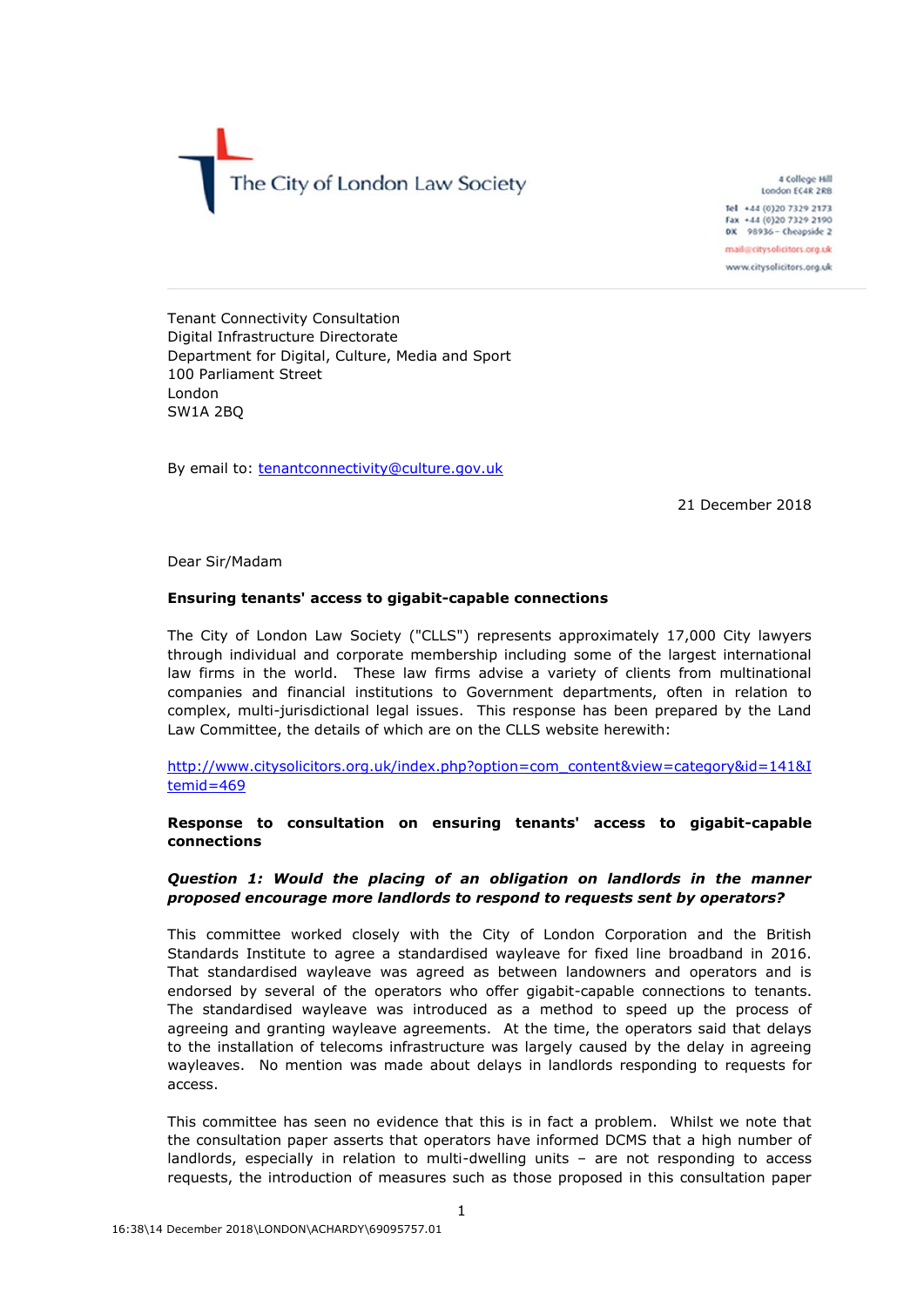should only be effected as a response to a proven and significant issue. If the issue is that landlords of multi-dwelling units are not responding to requests for access, that may be because requests are being made to the landlord entity (which may be a company owned by the leaseholders, or may be an investment/development company) but are not being passed on to the managing agents/management company which runs the property on a day-to-day basis. It may be more proportionate for operators to ask their intended customer to provide them with the details of the managing agents/management company and to make their request for access to that entity (in addition to a formal request to the landlord entity). The intended customer will almost always have that information, and this will be the most effective method of engaging the landlord in a discussion with the operator. We therefore consider that operators have the ability to resolve this issue themselves without the need for further legislation.

### *Question 2: To what extent would placing an obligation on landlords complement or undermine the facilitation within the Electronic Communications Code of negotiated agreements between landlords and operators?*

Part 4 of the Electronic Communications Code (the "Code") sets out the provisions whereby the tribunal can impose an agreement on a person and that includes the right of operators to seek temporary and interim code rights. Recent decisions of the tribunal have demonstrated that the operators have been able to secure interim rights under the Code within a matter of months. In particular in the case of CTIL v University of London [2018] UKUT 0356, an application was issued by CTIL on 16 July 2018 and judgment was handed down on 30 October 2018. The Upper Tribunal is dealing with these applications swiftly and in our view there is no need for further legislation which would place matters which are essentially civil in nature, within the remit of the criminal courts.

# *Question 3: Do you consider that the use of the courts for the purpose of granting entry to operators where they have been unable to contact a landlord is reasonable. If not, why not?*

As explained above, we consider that it is not necessary or appropriate to grant further powers to operators who already have and are already using the mechanisms set out in the Code to obtain orders allowing access. If DCMS considers that further powers are appropriate, we consider the most appropriate amendment would be to the existing Code and the relevant forum would be the Upper Tribunal (Lands Chamber) as the same tribunal would then deal with any application for an agreement to be imposed on the landlord. In our view it is entirely inappropriate and ineffectual use of judicial resources for two different courts, one civil and one criminal, to be dealing with the question of whether an operator should be able to install electronic communications apparatus without the consent of the landlord/landowner.

We are concerned to ensure that any application by an operator comes before the magistrates with a fair and balanced representation of the facts. The magistrates' court (or the Sheriff Court in Scotland) would decide the application for the warrant based on the operator's evidence alone and the landlord may have no opportunity to present evidence as to why it would be inappropriate for a warrant to be granted.

Further, it is a matter for the landlord and tenant to agree the terms on which electronic communications apparatus may be installed within common parts of a building and/or the tenant's demise. When taking leases, tenants should ensure that they have the appropriate rights to install and/or connect to telecommunications services and to require landlords to deal with matters as appropriate.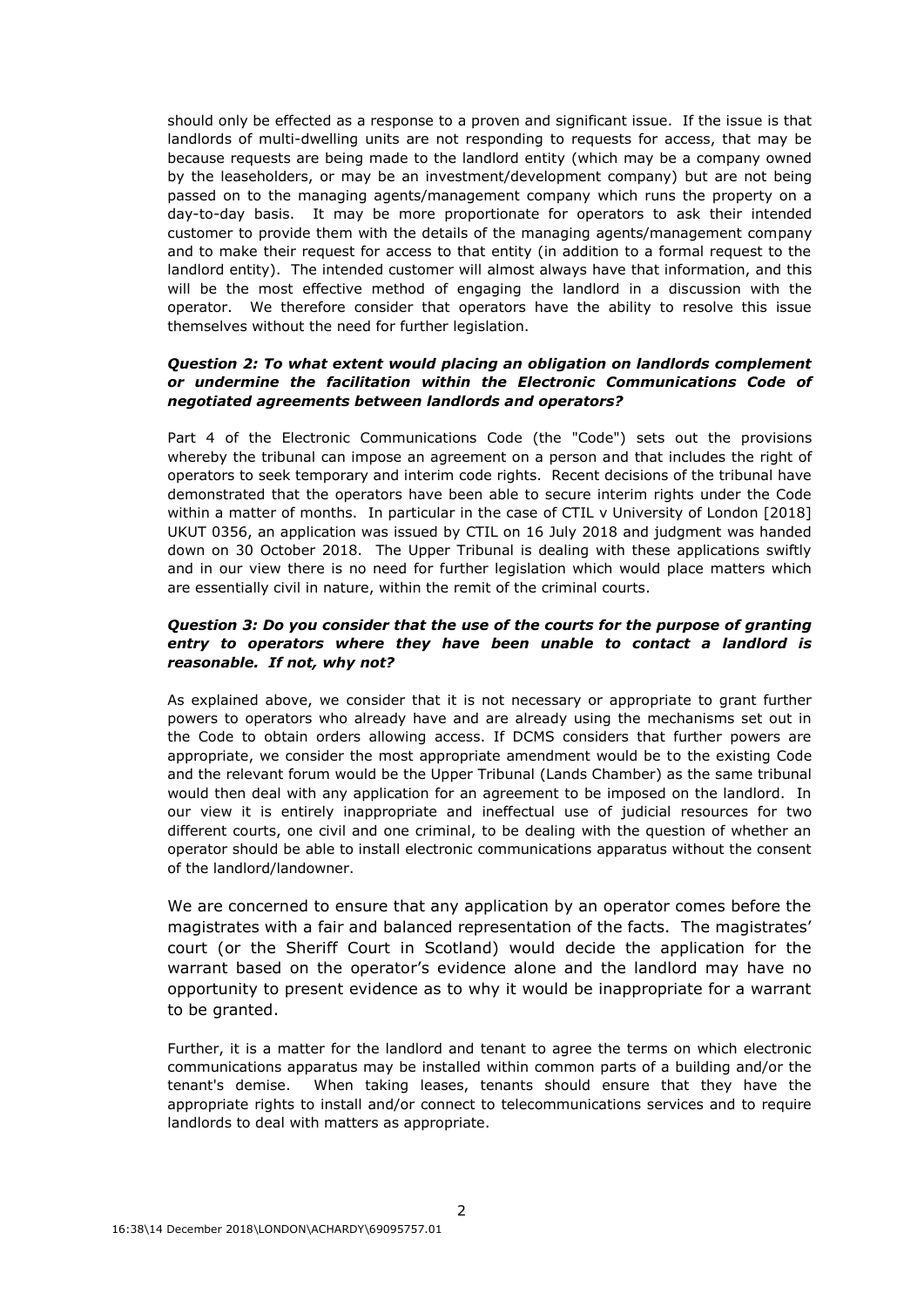## *Question 4: Do you agree that two months is an appropriate amount of time to pass before a landlord is considered absent and an operator can seek entry via the courts? If not, what how [sic] much time would be appropriate?*

From what we have said elsewhere in this response, we consider that it is disproportionate for operators to seek magistrates warrants to enter premises. That said, if the government considers it appropriate to introduce this measure, we consider two months should be sufficient notice. We consider it essential that the operator should prove where and how it has served notice and whether it has sought to contact the managing agent/management company (if any), before making an application for a warrant. We also consider that this procedure should only be available in the case of registered land. Where land is unregistered there is no central register of land interests and we consider it will be almost impossible for operators to prove that they have contacted the appropriate landowner in that case.

In the event that a landlord has acknowledged the notice but then not engaged with the operator in agreeing the terms of the wayleave, we consider that the appropriate remedy is for the operator to apply for an agreement to be imposed pursuant to the Code. It should not be open to an operator to choose between their rights under the Code and the ability to apply for a warrant.

### *Question 5: What evidence should an operator be reasonably expected to provide to the courts of their need to enter a property and their inability to contact a landlord?*

We consider it essential that the operator proves that they have used their best endeavours to contact the correct landlord, at the correct address and that it is necessary for them to access the landlord's property (other than the area let to the tenant, which the tenant can consent to). The operator must ensure that when entering the property to install electronic communications apparatus they cause as little damage as possible and remediate it to the landlord's reasonable requirements. The operator must ensure that they maintain security at the property at all times. Where an operator gain access via a warrant, into a building which is multi-let, and where the operator gains access by, for example changing the locks to the main entrance, they must be under an obligation to provide new keys to all other occupants of the property at the operator's cost and the operator must undertake to the court that they will secure the property to the same standard as before the entry. Examples of some of the evidence that might be appropriate include the following:

- 1. A copy of the notice and method of service (which should be by recorded delivery or personal service, rather than simple post);
- 2. An affidavit or signed witness statement evidencing steps taken by the landlord to verify the identity of the landlord and any managing agent/management company;
- 3. A copy of the landlord's registered title (if registered);
- 4. A contract with the tenant for the supply of the service;
- 5. Confirmation of steps they have taken to seek to provide the service without the need to enter the landlord's property/common parts;
- 6. Steps they will take to ensure that the property/common parts are made and kept secure throughout and after completion of the works;
- 7. An explanation of why the operator cannot secure the same outcome by exercising their rights under the Code.

In any warrant, the court should be able to set down the basis for the access arrangements. Perhaps reference could be made to the standard OFCOM access arrangements. See the references to access arrangements in OFCOM's Electronic Communications Code's Code of Practice (for example, in paragraphs 1.33-1.41 and Schedules A and B) [https://www.ofcom.org.uk/\\_\\_data/assets/pdf\\_file/0025/108790/ECC-](https://protect-eu.mimecast.com/s/XDqVBUo37bESz)[Code-of-Practice.pdf](https://protect-eu.mimecast.com/s/XDqVBUo37bESz)